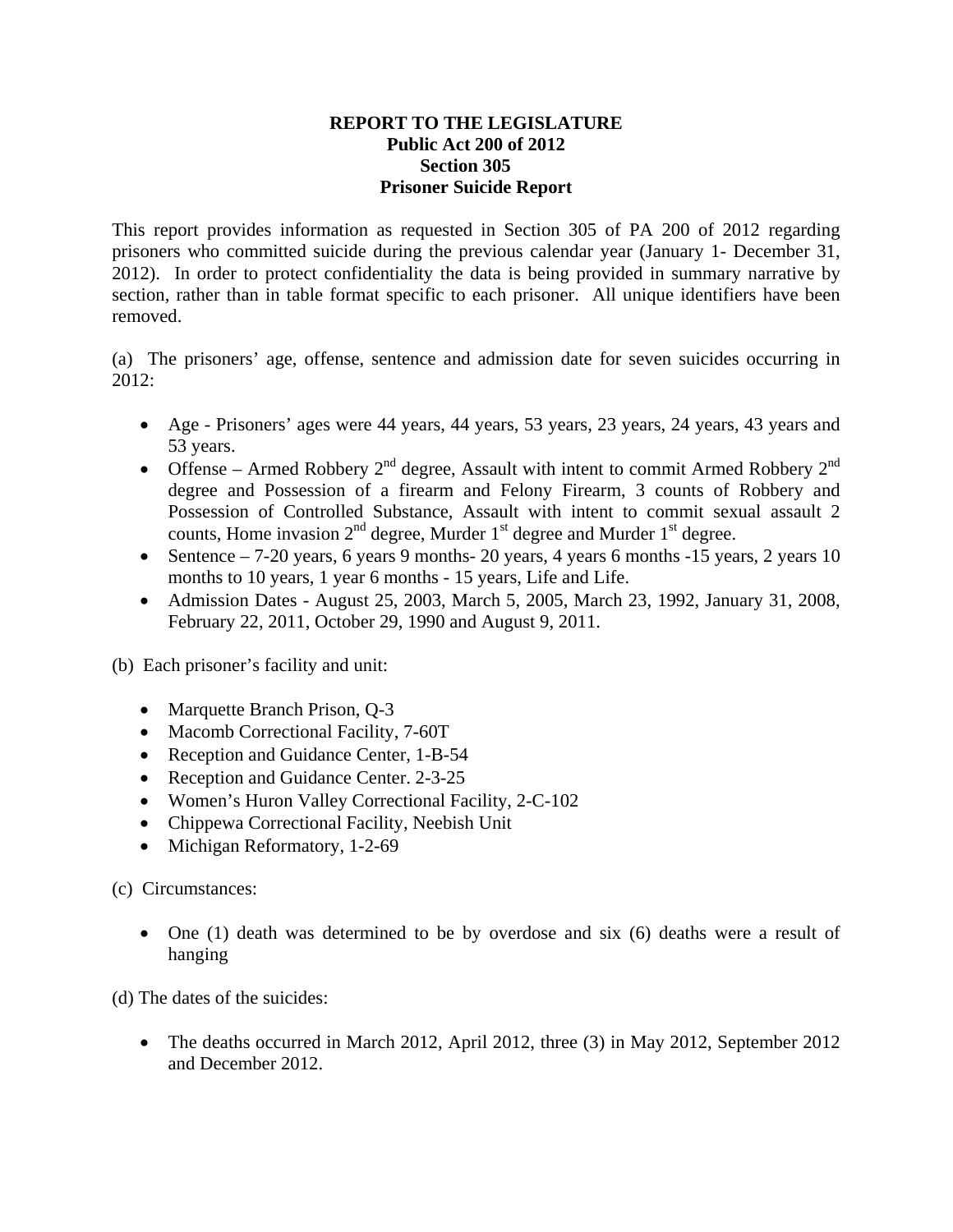(e) Whether the suicide occurred in a housing unit, a segregation unit, a mental health unit, or elsewhere on the grounds of the facility:

 $\bullet$  Six (6) deaths occurred in general housing units, one (1) death occurred in mental health RTP unit.

(f) Whether the prisoner had been denied parole and the date of any denial:

 Of the seven individuals, one (1) was recently interviewed by the parole board and given a 10 month continuance, one (1) was interviewed by the parole board 5 days prior to his death and given a continuance, one (1) prisoner was given a positive parole action and four (4) prisoners were not scheduled to see the parole board in the near future.

(g) Whether the prisoner had received a mental health evaluation or assessment:

 One (1) prisoner was evaluated within one month of his death, assessed as a low risk for suicide but was admitted to the mental health Out-patient level of care, one (1) prisoner was evaluated 24 hours prior to his death and was assessed as low risk for suicide and was currently enrolled in mental health services at the RTP level of care, two (2) prisoners were evaluated within 5 weeks of their deaths and assessed as low risk for suicide and were not receiving active mental health treatment, one (1) prisoner was evaluated at the time of his arrival to the facility and he was determined not to require treatment at that time. He did not have an evaluation after the initial assessment. One (1) prisoner was evaluated 8 days prior to his death, assessed as being low risk for suicide but was admitted to the Counseling Services and Intervention program. One (1) prisoner was assessed four months prior to his death, was assessed as a low suicide risk and was admitted to the Counseling Services and Intervention program.

(h) Details on the department's responses to each suicide, including immediate on-site responses and subsequent internal investigations:

- In all seven (7) cases emergency medical response was immediately initiated by custody staff upon discovery of prisoner and recognition of a suicide attempt. Health care staff at each facility were immediately notified and in each case responded to the emergency. Per protocol, local emergency medical services were also contacted and responded to the facility. Five (5) of the prisoners were pronounced dead at the facility, two (2) prisoners were pronounced dead at the hospital and all seven (7) cases were transported off the facility to hospitals.
- All cases were the subject of critical incident reports and reviews at the local level and Central Office CFA administrative level. Each case underwent mortality review at the Regional Health Care level and the Statewide Mortality Review committee.

(i) A description of any monitoring and psychiatric interventions that had been undertaken prior to the prisoner's suicide, including any changes in placement or mental health care: